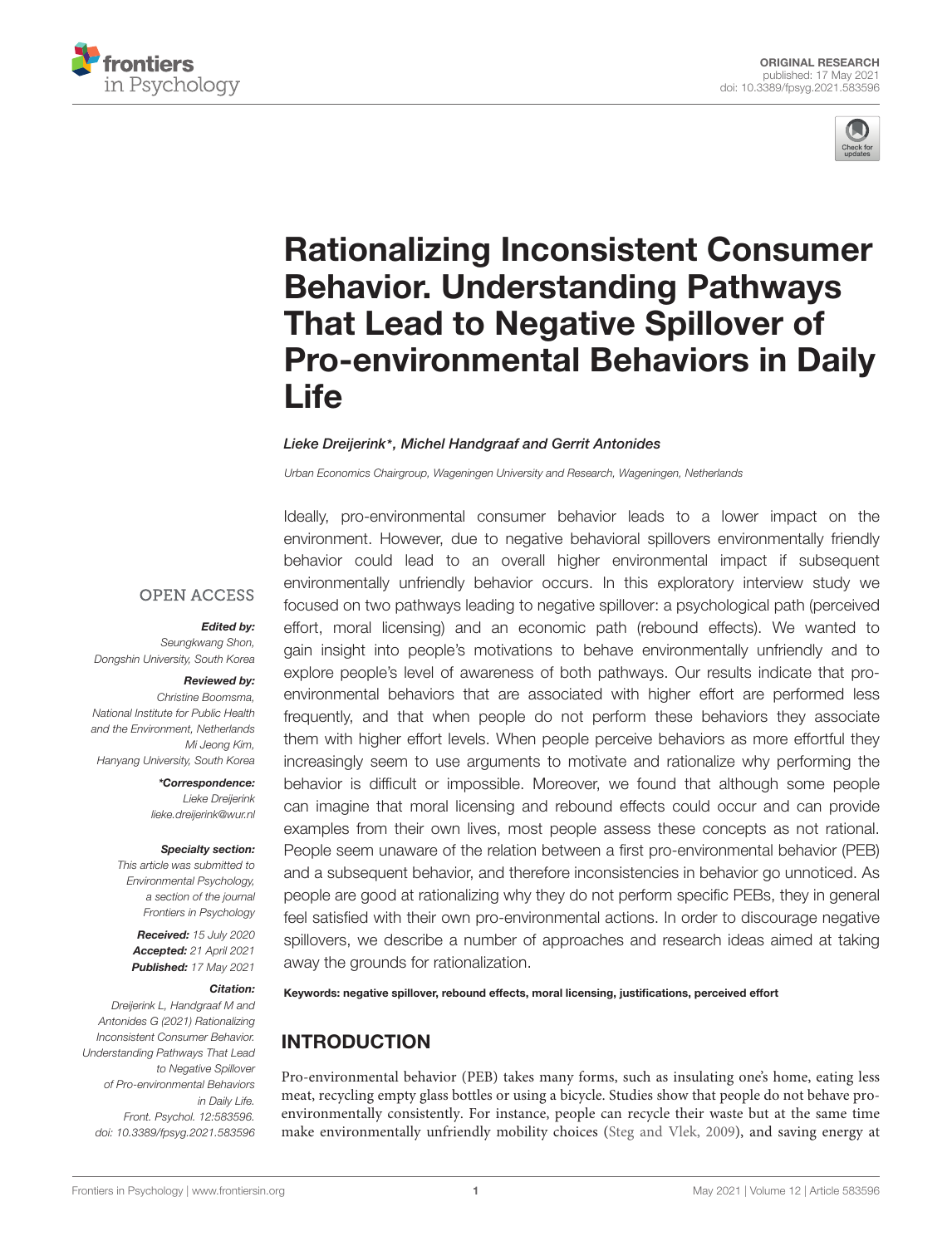home does not mean that people save energy while on holidays [\(Barr et al.,](#page-11-0) [2010\)](#page-11-0). Other studies, however, show that most people do desire to behave consistently [\(Thøgersen,](#page-12-1) [2004\)](#page-12-1). [Van der](#page-12-2) [Werff and Steg](#page-12-2) [\(2018\)](#page-12-2), for example, describe that when people realize they engaged in PEB, their environmental self-identity is likely to be strengthened, thus increasing the likelihood of performing other PEBs. In this case the first behavior leads to the second behavior. This sequence of behaviors is characteristic of behavioral spillover. Originally, [Thøgersen](#page-12-3) [\(1999\)](#page-12-3) defined spillover in terms of a change in attitude and/or behavior concerning a specific activity produced by a targeted effort at one time that may spill over into related areas at another time. As spillovers can also occur when the first PEB is not caused by a targeted effort (or intervention) and behaviors can also spill over to unrelated areas, we accept a broader definition as a starting point: acting in a pro-environmental way changes a person's likelihood or extent of performing other PEBs [\(Lanzini and Thøgersen,](#page-12-4) [2014\)](#page-12-4). Behavioral spillover can be positive when the adoption of a particular PEB is found to increase a person's inclination to engage in another PEB. Conversely, spillover can be negative, in which case the reverse effect is observed: after adopting a particular PEB, the probability of an individual adopting another PEB declines [\(Thøgersen and](#page-12-5) [Crompton,](#page-12-5) [2009\)](#page-12-5). Studies show that both negative and positive spillovers occur [\(Galizzi and Whitmarsh,](#page-12-6) [2019;](#page-12-6) [Maki et al.,](#page-12-7) [2019\)](#page-12-7), but why one or the other occurs remains largely unclear and calls for more research. In this study we focus on the occurrence of negative spillovers. In the literature several examples of negative spillover are described, for instance, people who purchased more green products subsequently consumed greater amounts of water compared to people who purchased less green products [\(Geng](#page-12-8) [et al.,](#page-12-8) [2016\)](#page-12-8), and people who committed to doing something good for the environment, subsequently donated less to an environmental program [\(Clot et al.,](#page-12-9) [2016\)](#page-12-9). Spillovers thus imply a correlation between behaviors (e.g., [Thøgersen,](#page-12-1) [2004\)](#page-12-1); only when this correlation is significant the term behavioral spillover is applicable<sup>[1](#page-1-0)</sup>. When there is no correlation between PEBs, behaviors apparently are unrelated activities. If people behave inconsistently with regard to their PEBs, this may therefore be caused either by negative spillover or because behaviors are not perceived as being related. In the latter case people may not experience any inconsistency when performing one behavior and not the other.

Various psychological traits have been identified to explain the occurrence of both types of behavioral spillover, including environmental concern, values (e.g., [Van der Werff et al.,](#page-12-10) [2014;](#page-12-10) [Carrico et al.,](#page-11-1) [2018\)](#page-11-1), or preference for consistency [\(Cialdini et al.,](#page-12-11) [1995\)](#page-12-11). Environmental identity (i.e., the degree to which individuals see themselves as environmentally friendly) in particular has been suggested to play an important role. Sticking to negative spillovers, [Truelove et al.](#page-12-12) [\(2014\)](#page-12-12) for example suggested that among people with a weak or lacking proenvironmental identity negative spillover may be more likely when behaviors are similar. In addition, [Gneezy et al.](#page-12-13) [\(2012\)](#page-12-13)

showed that the cost of prosocial behaviors serves as a signal of identity and subsequently people behave in line with that selfperception. When initial behaviors are perceived as relatively easy or costless, a person would not perceive him or herself as a prosocial person, and negative spillover is more likely to occur. [Truelove et al.](#page-12-12) [\(2014\)](#page-12-12) therefore stated that participants' perceptions of the costs of behaviors are of primary importance to predicting whether or not negative spillover will occur. In line with this recommendation, we investigate the perceived effort of various PEBs in this study. In addition to the role of identity, [Gneezy et al.](#page-12-13) [\(2012\)](#page-12-13) described licensing as an explanation for the negative spillover observed in their study. A moral license allows people to act without fearing that they will morally discredit themselves [\(Miller and Effron,](#page-12-15) [2010\)](#page-12-15). By applying moral licensing people feel free to act immorally after an initial moral act. Negative spillover is often attributed to moral licensing [\(Galizzi and Whitmarsh,](#page-12-6) [2019;](#page-12-6) [Maki et al.,](#page-12-7) [2019\)](#page-12-7), which is therefore an important concept in our study of negative spillovers. We will elaborate on this phenomenon in the theoretical framework below.

In economics spillovers at the individual behavioral level also have been studied, albeit using a different terminology<sup>[2](#page-1-1)</sup>. The rebound effect is a well-known example and is particularly relevant to our study as it describes a negative spillover. The rebound effect has been studied widely (e.g., [Ehrhardt-Martinez](#page-12-16) [and Laitner,](#page-12-16) [2010;](#page-12-16) [Ruzzenenti et al.,](#page-12-17) [2019\)](#page-12-17) and concerns how consumers react to a lower price of an energy service by consuming more (for instance lighting) after they took an energy efficiency measure (for instance, buy energy-efficient light bulbs). Because of the lower price, the so-called budget line for a particular energy service shifts and as a result consumer behavior changes: consumers will buy more of the energy service (such as light) than before, as the service has become cheaper. The type of economic decision making as described by the rebound effect only includes economic factors that affect consumption of the particular energy service. However, [Santarius et al.](#page-12-18) [\(2018\)](#page-12-18) pointed out that over the years the rebound effect has evolved from being considered from a neoclassical economic perspective only, to including several other social scientific disciplines such as psychology and sociology. Nonetheless, research on psychological effects related to rebound effects is still limited. To our knowledge there are no studies into how people perceive rebound effects and if people are aware of the occurrence of rebound effects.

Here, we especially focus on two pathways leading to negative spillovers: a psychological path (perceived effort, moral licensing) and an economic path (rebound effects). Our overall aim is to gain insight into people's motivation to act environmentally unfriendly. Moreover, we explore people's level of consciousness of both the psychological and the economic pathway. We define the following research questions: 1. What is the role of perceived effort of PEBs within motivation to act environmentally unfriendly? 2. Are people aware of moral licensing and does it

<span id="page-1-0"></span><sup>&</sup>lt;sup>1</sup>In addition to behavioral spillover, [Nilsson et al.](#page-12-14) [\(2017\)](#page-12-14) describe the existence of temporal and contextual spillovers. In this paper we focus on behavioral spillover.

<span id="page-1-1"></span><sup>&</sup>lt;sup>2</sup>In economics the spillover effect is also often used to describe macro effects of events occurring in one nation or region having an effect on the economies of other nations or regions (e.g., [Baicker,](#page-11-2) [2005\)](#page-11-2), which is different from the type of spillover behaviors in our study.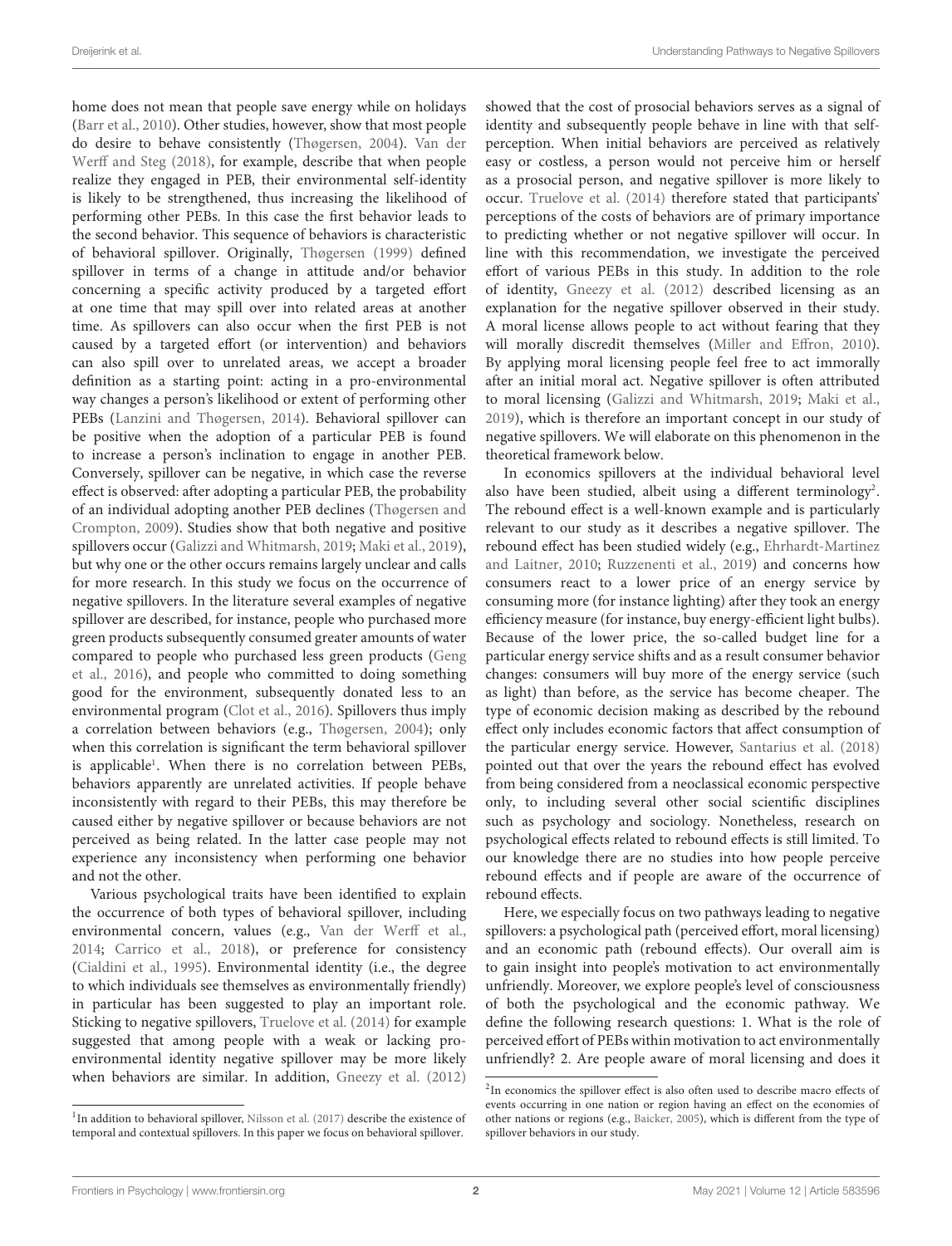apply to them? 3. Are people aware of rebound effects and do they apply to them? For further exploration, we add a final question: 4. Does perceived environmental impact (such as carbon emission) affect people's motivation to act environmentally unfriendly? We expect that people use different motivations to explain their environmental decisions, and that effort expended on PEBs plays an important role in these motivations. In addition, we expect that people do apply moral licensing and justification strategies but as these processes are not fully deliberative, we explore how people describe them. Finally, we expect that people are unaware of how they spend the money they save by behaving proenvironmentally. Since we want to investigate people's opinions, views and use of these concepts in the context of their everyday life, we decided to use a qualitative approach.

### THEORETICAL FRAMEWORK

#### Perceived Effort of PEBs

The concept of effort is studied across various fields, but proves hard to define. [Steele](#page-12-19) [\(2020\)](#page-12-19) makes a distinction between actual effort (objective effort), and the perception of that effort (subjective effort). Perceived effort thus builds on actual effort. As we are interested in how people perceive the effort of PEBs and the role of perceived effort within their environmental motivations, in the following we only discuss perceived effort.

A behavior that is perceived as easier to perform is more likely to be adopted, and vice versa: when behaviors are more difficult and require more effort to carry out people are less likely to perform them [\(Attari et al.,](#page-11-3) [2011;](#page-11-3) [Osbaldiston and](#page-12-20) [Schott,](#page-12-20) [2011;](#page-12-20) Urban and Ščasný, [2016\)](#page-12-21). Moreover, among people who are concerned about the environment, the strength of that concern diminishes as behaviors become more difficult or costly [\(Diekmann and Preisendörfer,](#page-12-22) [2003\)](#page-12-22). [Attari et al.](#page-11-3) [\(2011\)](#page-11-3) identified four barriers that affect the ease of behavioral uptake, namely financial, physical, cognitive and temporal barriers. The level of perceived effort of a PEB may therefore be determined by any combination of the perceived effort on these four barriers. For instance, a PEB may be perceived as effortful as one person may associate it with taking up much time and investing physical exertion, while another perceives it as effortful since he or she first has to dive into learning more about it.

Insight into how people perceive the difficulty of various PEBs is of importance to predicting spillovers [\(Truelove et al.,](#page-12-12) [2014\)](#page-12-12). There is reason to believe that the sequence of behaviors and their perceived difficulty or effort levels matter for spillover: an easy PEB followed by a difficult PEB may have a different behavioral outcome than the reverse order. The evidence for positive spillover between PEBs of comparable ease, for example, seems strong [\(Thøgersen and Crompton,](#page-12-5) [2009\)](#page-12-5), but overall the current state of research paints an incomplete picture. In their meta-analysis [Maki et al.](#page-12-7) [\(2019\)](#page-12-7) showed that easy first PEBs led to both more positive and more negative spillovers compared to moderately difficult PEBs. Unfortunately, no previous studies tested the effect of a difficult or effortful first PEB on a subsequent PEB, and therefore the meta-analysis could not provide insight into this issue. With regard to prosocial behavior

[Gneezy et al.](#page-12-13) [\(2012\)](#page-12-13) found that costly (in monetary terms) first prosocial behaviors subsequently led to more prosocial behavior, while costless prosocial acts led to less subsequent prosocial behavior. The costs of the subsequent behaviors were not the focal point of the study and were not clearly specified, but we would argue that the subsequent behaviors were costly. In that case their outcome seems in line with findings by [Maki et al.](#page-12-7) [\(2019\)](#page-12-7) stating that, when the subsequent PEB is difficult, more negative spillovers occur. All in all, in order to explain or predict the occurrence of both negative and positive spillovers, it is necessary to include and consider the perceived difficulty or effort level of the first and subsequent PEBs. **[Figure 1](#page-3-0)**, describes both the psychological and economic pathways of negative spillover, to be considered next.

#### Psychological Pathway: Moral Licensing

As described, by applying moral licensing people feel free to act immorally after an initial moral act. For instance, after investing in an energy-efficiency measure, a person may feel morally permitted to be less frugal with energy. The licensing phenomenon was first introduced in relation to moral issues but has also been studied in the context of consumer behavior, health and eating behavior—under the name of self-licensing. [Adriaanse and Prinsen](#page-11-4) [\(2017\)](#page-11-4) described that licensing effects are not domain-specific. Behaving morally does not only license subsequent immoral behavior, but unhealthy food choices as well. Consumer behavior studies have found similar cross-domain effects, by demonstrating that respondents were more likely to choose luxury over necessary goods when they just had committed to a charitable act (e.g., [Khan and Dhar,](#page-12-23) [2006\)](#page-12-23). Negative spillover is often attributed to moral licensing [\(Galizzi](#page-12-6) [and Whitmarsh,](#page-12-6) [2019;](#page-12-6) [Maki et al.,](#page-12-7) [2019\)](#page-12-7). Additionally, moral licensing is used as a psychological explanation for the rebound effect [\(Friedrichsmeier and Matthies,](#page-12-24) [2015\)](#page-12-24).

It is unclear if processes of moral licensing and self-licensing take place unconsciously or consciously. [Khan and Dhar](#page-12-23) [\(2006\)](#page-12-23) showed that consumers may be unaware of how their prior decisions influence their subsequent choices, and therefore that the process underlying the moral licensing effect may be largely unconscious. [Blanken et al.](#page-11-5) [\(2015\)](#page-11-5) also state that people may not consciously feel that after displaying certain good behavior "A" they can now engage in undesirable behavior "B." However, perhaps people who deliberate on a dilemma in which they would like to engage in undesirable behavior "B" (e.g., driving their car for a short distance) are more likely to find a reason why that is acceptable after having just performed a good action (e.g., separating their plastic waste). In that case moral licensing would be a deliberate justification strategy to excuse morally questionable behaviors. This process fits the self-licensing definition of [De Witt Huberts](#page-12-25) [et al.](#page-12-25) [\(2014,](#page-12-25) p. 121): "the act of making excuses for one's discrepant behavior before actual enactment, such that the prospective failure is made acceptable for oneself." [De Witt](#page-12-25) [Huberts et al.](#page-12-25) [\(2014\)](#page-12-25) state that self-licensing is not only about being more likely to give in to temptation in response to feelings of deservingness after having behaved responsibly, but also encompasses active engagement in using and searching for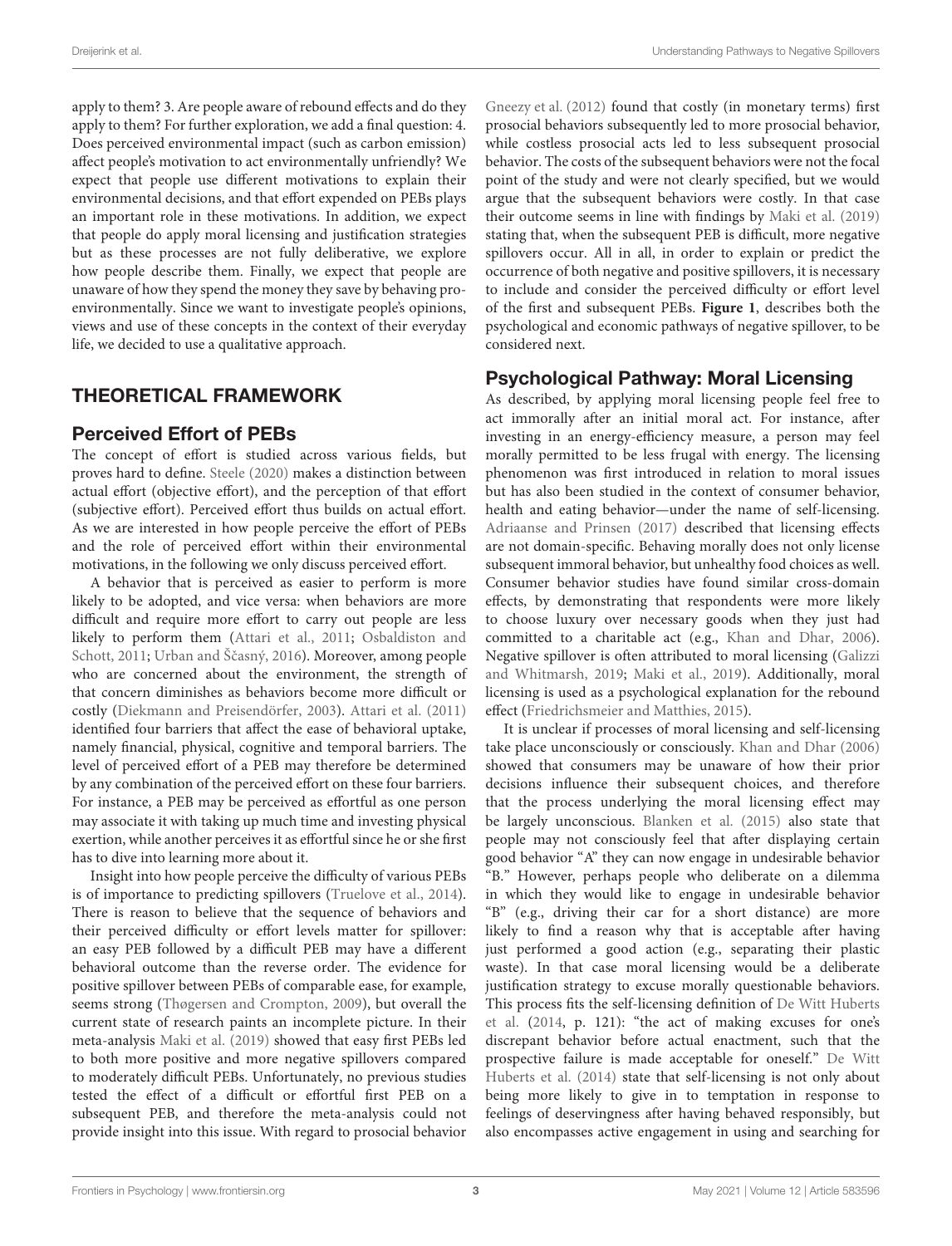

<span id="page-3-0"></span>available justifications. We therefore hypothesize that people do not take into account prior pro-environmental decisions in a fully deliberate way and we expect that people let these prior decisions influence their subsequent choice. Finding justifications for one's environmentally unfriendly choices is part of this process. As [De Witt Huberts et al.](#page-12-25) [\(2014\)](#page-12-25) described, there need to be impulsive motivations that interfere with longterm goals, otherwise justification processes are unnecessary. A justification functions as some kind of credential that then serves as a license to choose an option that would otherwise create negative attributions for the self, such as acting against one's intentions. Anything can act as a justification and the number of justifications can be infinite, as long as it is generated during a self-regulation dilemma and as long as it forms an allowance that acts against achieving one's long-term goal. In the present study we aim at exploring licensing and justifications by asking people a number of questions in personal in-depth interviews. This approach implies that we mainly collect information on rational and conscious attributes and not so much on the undeliberate aspects of licensing.

# Economic Pathway: Rebound Effects

The rebound effect is an economic explanation of a negative spillover (see **[Figure 1](#page-3-0)**). The rebound effect is commonly used in economics as an umbrella term for a number of mechanisms reducing the impact of energy savings achieved from improvements in energy efficiency [\(Sorrell,](#page-12-26) [2012\)](#page-12-26). The economic literature identifies three types of rebound effects that encompass both micro- and macroeconomic perspectives: the direct rebound effect, the indirect rebound effect and economy-wide effects (e.g., [Greening et al.,](#page-12-27) [2000;](#page-12-27) [Sorrell et al.,](#page-12-28) [2009;](#page-12-28) [Aydin et al.,](#page-11-6) [2017\)](#page-11-6).

The direct rebound effect occurs when an energy efficiency improvement for a particular energy service reduces the price of this service [\(Verboven and Vanherck,](#page-12-29) [2016;](#page-12-29) [Aydin et al.,](#page-11-6) [2017\)](#page-11-6). As a result of a combination of the income effect and the substitution effect the consumption of the same energy service increases. The income effect reflects the increase in purchasing power due to a lower price of the service. The substitution effect describes that the lower price of a service may shift consumption patterns to an increased purchase of this service instead of more expensive alternatives. For example, energy-efficient light bulbs make lighting cheaper, thereby encouraging people to illuminate larger areas to higher levels over longer periods of time [\(Chitnis](#page-11-7) [et al.,](#page-11-7) [2013\)](#page-11-7). Since lighting is cheaper, people can afford to use these light bulbs more often as they have more money to spend (income effect) and this type of lighting is attractive since it is cheaper than other types of lighting (substitution effect). In **[Figure 1](#page-3-0)** the direct rebound effect is depicted at the bottom, economic pathway. Using the previous example, the first behavior (PEB1) is a person buying energy-efficient light bulbs, and subsequently this person performs Behavior (2) that has a negative environmental effect: illuminating larger areas to higher levels over longer periods of time. Note that within this sequence of behaviors associated with the rebound effect there is also a PEB0 that is similar to Behavior 2, namely light consumption.

The indirect rebound effect occurs when the reduction of the price of the energy service leads to changes in demand for other goods and services that also require energy or resources [\(Verboven and Vanherck,](#page-12-29) [2016;](#page-12-29) [Aydin et al.,](#page-11-6) [2017\)](#page-11-6). In other words, the indirect rebound is about how one spends the money one saves, on other goods or services [\(Jenkins et al.,](#page-12-30) [2011\)](#page-12-30). For example, cost savings from more energy efficient lighting may be spent on an overseas holiday [\(Chitnis et al.,](#page-11-7) [2013\)](#page-11-7). The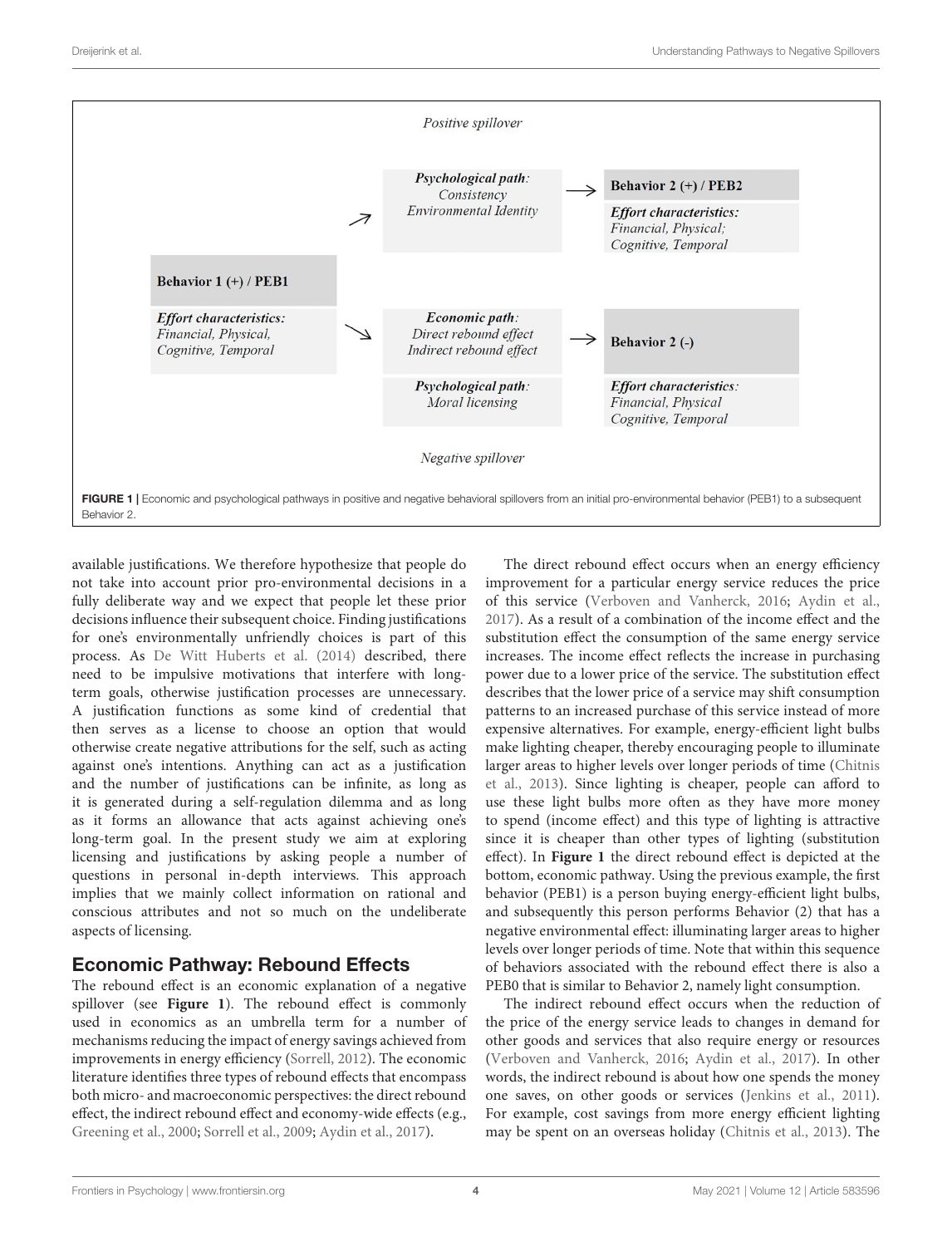indirect rebound effect can also be explained by income and substitution effects. The economy-wide rebound effect represents the sum of the direct and indirect effects [\(Sorrell,](#page-12-31) [2007\)](#page-12-31). In **[Figure 1](#page-3-0)** the indirect rebound effect is also depicted at the bottom, economic pathway. In this case the first behavior (PEB1) is, for example, again a person buying energy-efficient light bulbs, and subsequently this person performs Behavior 2 that has a negative environmental effect: saving up for an overseas holiday. Note that in this case there also is a PEB0 (light consumption) but this behavior is dissimilar to Behavior 2.

## MATERIALS AND METHODS

#### **Participants**

From December 2017 until the beginning of October 2018 we conducted 26 semi-structured face-to-face interviews. Respondents were recruited via family, colleagues, Facebook, and community websites (such as Nextdoor). All interviews were conducted by one researcher, in the Dutch language. We aimed for a mixed group of participants that varied in income level (high, medium, low), gender (male, female) and age (under 30, 30–40, 40–55, over 55), of in total 24 respondents. In practice, when organizing the interviews, some cells were filled easily and more frequently, while others were not. The final group of 26 participants was a good mix: respondents varied in age ( $M = 45.5$ ;  $SD = 18$ ), gender (12 males, 14 females), income level (10 above the Dutch modal income<sup>[3](#page-4-0)</sup>, 10 approximately modal income and six below the modal income) and place of residence (from cities to smaller towns, all in the central part of the Netherlands). Participants that were recruited via public channels were offered a reward for their participation: a gift voucher or a donation to charity (value 30 euro). People who were acquainted with the interviewer through family were not offered a reward  $(n = 6)$ , since people participated as a favor. Interviews took on average about 45 min, with a minimum of 25 min and a maximum of 1 hour and 15 min. The interviews took place at Wageningen University ( $n = 4$ ), at people's homes ( $n = 15$ ), at their place of work ( $n = 1$ ) or in a cafe ( $n = 6$ ). All interviews were recorded (after the participant's consent) and anonymously transcribed by a student-assistant. Quotes in this paper were translated as literally as possible from Dutch into English.

# Materials and Procedure

#### Interview

During the interview we asked the respondents to answer 15 questions and to complete one task concerning PEBs and effort (the interview scheme is added as a Supplement). The first set of questions was about gaining insight into motivations related to environmental decision making in daily life. First of all we asked people to provide examples of their environmentally friendly behaviors (question 1) and environmentally unfriendly behaviors (q2), in order to learn what kind of behaviors respondents performed and what behaviors were associated with

both concepts. Next, we asked them to assess the overall picture of the examples they provided with respect to environmental friendliness (q3), in order to get insight into how respondents weighed different behaviors and to determine their satisfaction with their own behaviors and choices. In addition, to learn if information about carbon emissions or environmental impact would motivate respondents, we asked if they ever thought about the effect (impact) of their behavior on the environment (q4).

Furthermore, the next set of questions was about rebound effects, as we wanted to know how aware respondents were about the occurrence of this phenomenon and how they would assess it. First, respondents were asked to think of an example in which behaving pro-environmentally led to financial savings (q5). Second, we asked what respondents thought about saving money by acting pro-environmentally and subsequently spending these savings in an environmentally unfriendly way (q6). Third, we asked if people ever thought about how to spend money they saved by behaving pro-environmentally (q7).

After the Effort Scoring Task (see next section) we asked respondents questions about moral licensing, in order to gain insight into how aware respondents were about moral licensing, what their thoughts were on the concept and whether or not they would apply it. We asked respondents whether they agreed or disagreed with each of two statements on moral licensing (q9, q10; e.g., "When I do something pro-environmentally that takes a lot of effort, I feel I can behave less proenvironmentally for a while").

Finally, we asked respondents whether they agreed or disagreed with three statements on having an environmental effort budget (q11, q12, q13; e.g., "I have the feeling I have a limit or budget for behaving pro-environmentally. Some things take too much effort and therefore I do not do them"). With these questions we wanted to gain insight into respondents' thoughts about having this kind of budget (not reported here).

#### Effort Scoring Task

Halfway during the interview, we used an Effort Scoring Task (q8) to assess the amount of effort participants associated with 18 PEBs. By means of this task we wanted to learn how much effort respondents associated with each PEB and how this affected their motivation to perform these PEBs. Moreover, we wanted to gain more in-depth insight into how respondents substantiate their effort assessments for each of the PEBs.

In order to accomplish a full view of environmental behavior a broad set of PEBs was needed. We therefore selected 18 behaviors from the General Ecological Behavior (GEB) scale version, as described by [Arnold et al.](#page-11-8) [\(2017\)](#page-11-8), that were suitable for the Dutch situation. We selected the 18 PEBs to represent six consumption domains: housing, mobility, food, leisure, work, clothing and goods. Moreover, we selected PEBs to represent different levels of environmental impact, including low impact behaviors that would lead to avoiding small amounts of greenhouse gas emissions (such as reading or recycling) and high impact behaviors that would lead to avoiding much larger amounts of emissions (for instance not going on holiday by airplane or insulating one's home). Participants indicated on a 10-point scale whether they thought a PEB would cost them very

<span id="page-4-0"></span><sup>&</sup>lt;sup>3</sup>The Dutch modal income is the household income before taxes. In 2017 the annual modal income was €36,500 (monthly €2,816).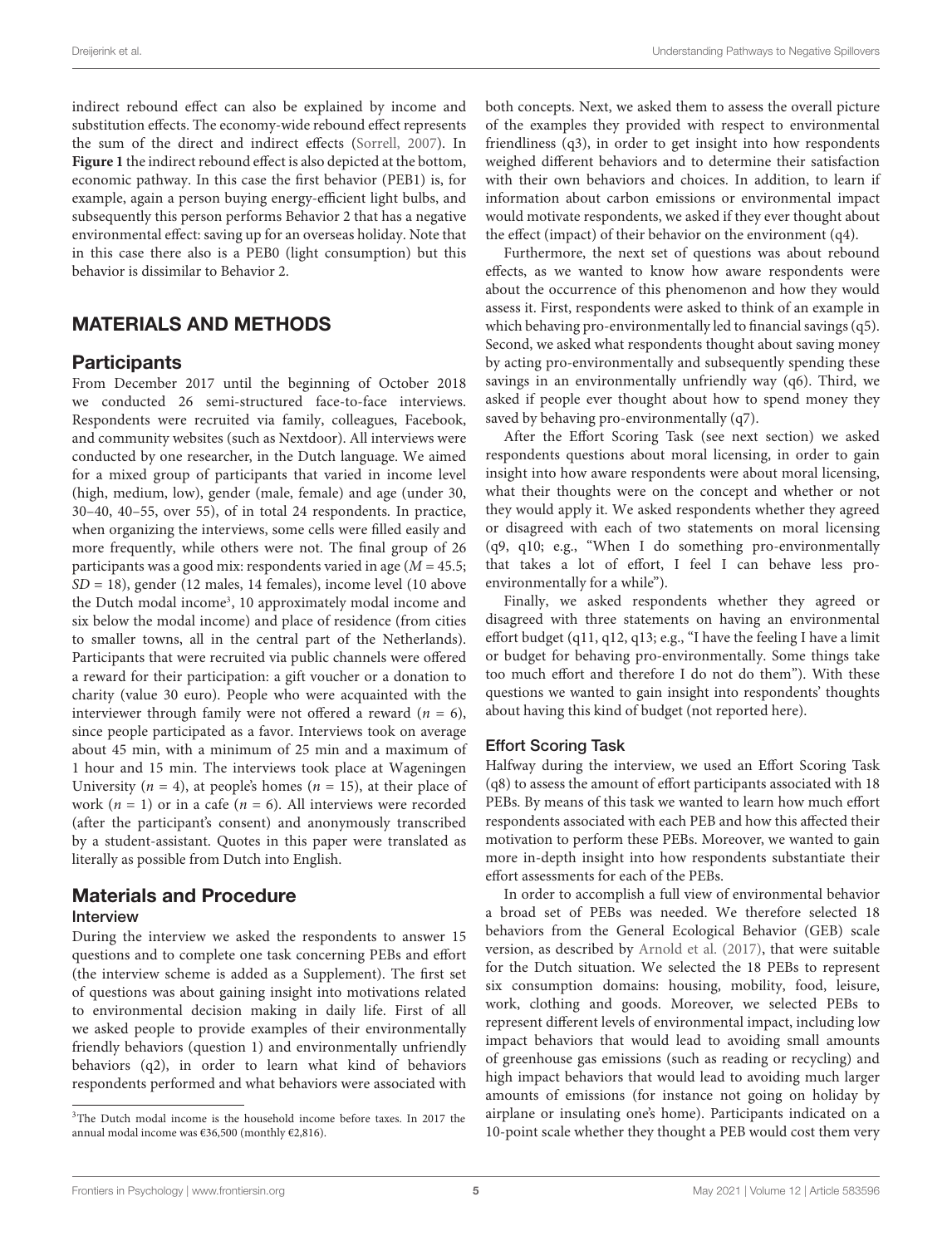little (score 1) to very much effort (score 10). They were handed an A3 sheet with the 10-point scale printed on it and 18 pieces of paper with the names of the PEBs. In addition to scoring the PEBs participants were asked to explain the scores they attributed to each of the PEBs.

#### Analysis

We analyzed the transcriptions using Atlas.ti, Qualitative Data analysis software, version 8. In total 121 codes were used to code the transcriptions. Codes were defined at the start of the coding process, since we knew specific topics would certainly be discussed (e.g., indirect rebound, or effort). We also added codes to the list during the coding process, often comprising more detailed topics (e.g., compensation, guilty feelings or footprint). We used both content analysis (What concepts are mentioned?) and domain analysis (Who says what?). Since Atlas.ti provided reports for each code, an overview could be obtained directly. Moreover, we looked at co-occurrence of different labels: for example, if people who indicated driving a car also went on holiday by airplane. The co-occurrence tool and the network options in Atlas.ti were used for this purpose.

In addition, we developed an SPSS dataset in which we quantified the main variables: effort per PEB, overall effort score per person, licensing (awareness and occurrence), and the rebound effect (awareness and occurrence). For each respondent we related the effort scores per PEB to whether or not they performed the PEB, resulting in an effort score per respondent for behaviors they did perform and for behaviors they did not perform. We calculated an overall effort balance by subtracting the effort for PEBs they did not perform from the PEBs they did perform.

Following the definition of effort by [Attari et al.](#page-11-3) [\(2011\)](#page-11-3) we labeled the arguments respondents used to explain the effort score for each PEB being financial, physical, cognitive and/or temporal. In other words, if a respondent described a PEB as being effortful because it took a lot of time, physical exertion and was expensive, we coded their response with the labels temporal, physical and financial, respectively. Next to the four types of effort we added three labels for behaviors being habitual (always do things a certain way) or being affected by the physical surroundings or social context. These three types of arguments were defined during the coding process as the four effort types appeared insufficient to cover all arguments. We analyzed if respondents who did perform or did not perform the PEB used different arguments, and if respondents with different effort balances used different arguments.

#### Net Environmental Impact (NEI)

At the start of the interview, we asked respondents to provide examples of their environmental behaviors. For each of these behaviors we made estimations of the average amount of CO<sup>2</sup> emission in kilograms per year, using internet sources. We relied mainly on the Dutch website of [Milieu Centraal](#page-12-32) [\(2019\)](#page-12-32) that provides thorough information for the public on environmental impacts based on lifecycle assessments (LCA). For the PEBs we estimated the avoided  $CO<sub>2</sub>$  emissions, while for the environmentally unfriendly behaviors we estimated the

realized  $CO<sub>2</sub>$  emission. Since behaviors were not specified with respect to frequency or duration, we were unable to calculate the actual impacts, so we categorized them roughly into low, medium and large effect behaviors. We then made an assessment per respondent of whether the Net Environmental Impact (NEI) (or the sum of their examples) was negative, neutral or positive. We asked two researchers with expertise in calculating environmental impacts (including LCA) to assess our estimations of the NEI of each respondent's examples. We incorporated their comments into the final NEI estimates.

# RESULTS

# Effort to Behave Pro-environmentally (Effort Scoring Task)

We analyzed the results of the Effort Scoring Task in multiple ways. First, we investigated the effort respondents associated with each PEB and discriminated between whether respondents actually performed the PEB or not. In addition, we looked at the arguments respondents used to explain the effort scores. Furthermore, we analyzed how effort scores differed between respondents by means of calculating an effort balance, and in addition investigated the arguments respondents used to explain the effort scores.

#### Effort of Performing the PEBs

Of the 18 PEBs, cleaning up after a picnic  $(M = 1.1, SD = 0.3)$ and bringing empty glass bottles to the bottle bank ( $M = 1.3$ , SD = 0.5) were assessed as least effortful overall (see **[Table 1](#page-6-0)**). For all 26 respondents this behavior took no effort, and all respondents stated they actually performed these two behaviors. In the selection of the PEBs for this study, these two behaviors were labeled as low impact behaviors (leading to avoiding small amounts of greenhouse gas emissions).

On the other end, being vegetarian  $(M = 6.4, SD = 2.8)$  and not buying from non-ecological companies ( $M = 6.5$ ,  $SD = 2.1$ ) were associated with the most effort. Being vegetarian was associated with little effort by the four respondents who were vegetarian  $(M = 1.5, SD = 1.0)$ . Eating this way was habitual for them. Some indicated there was some effort related to the social context, for example making sure there would be a vegetarian or vegan option when having dinner with friends at their place or in a restaurant. Being vegetarian was, however, associated with high effort by the respondents who were not vegetarian ( $M = 7.3$ ,  $SD = 2.0$ ). They enjoyed and valued the taste of meat and fish and would miss it. Taking the time to learn new recipes and buying other products were put forward as additional reasons why this behavior would be effortful for them. Not buying from non-ecological companies was associated with the highest level of effort, also among the respondents performing the PEB ( $M = 3.5$ ,  $SD = 1.9$ )—although for this latter group all effort scores are low. They mentioned the time needed to read about companies and products and about visiting specific shops. With regard to greenhouse gas emission the latter two PEBs are effective in avoiding emissions (but others have an even larger impact).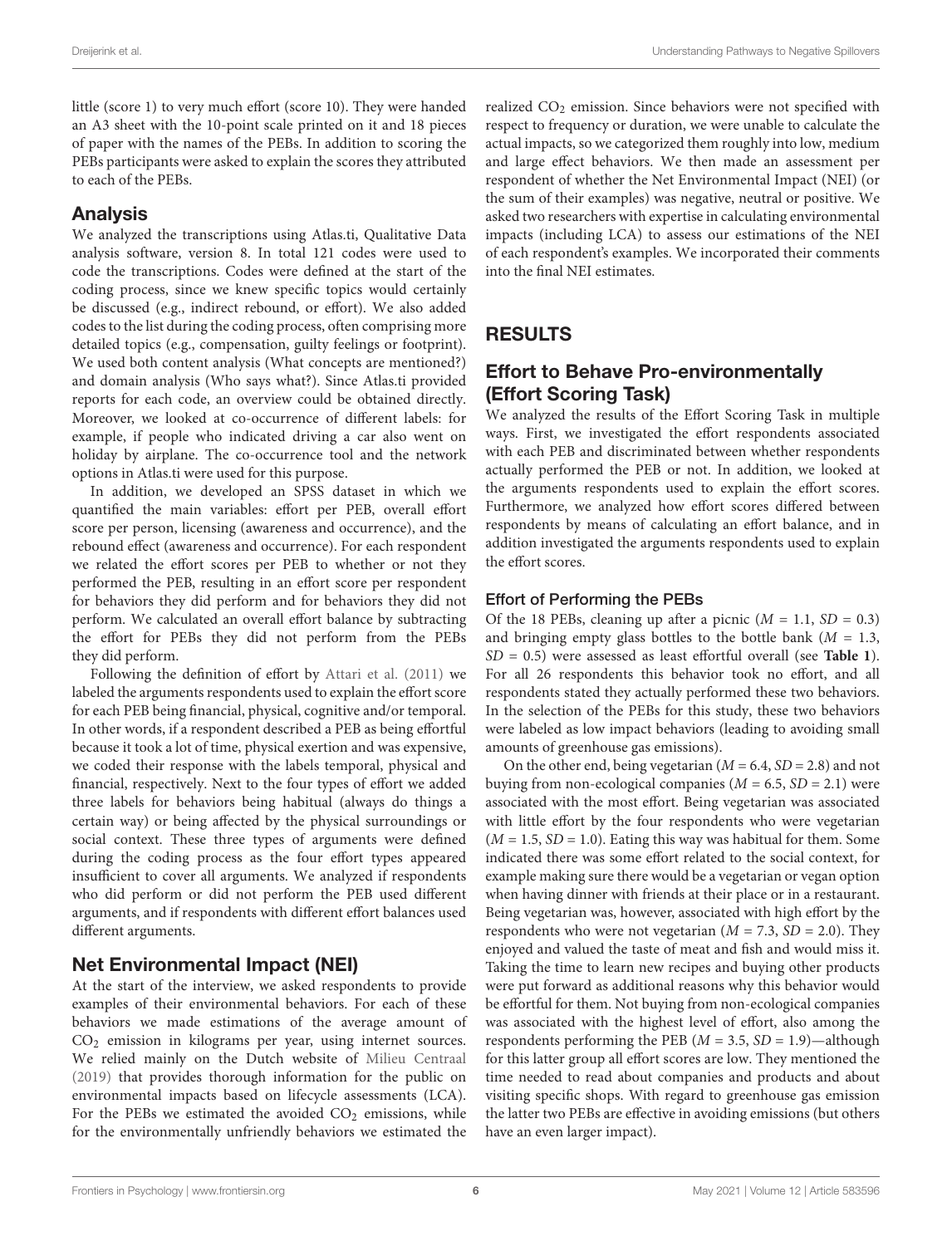<span id="page-6-0"></span>TABLE 1 | Mean effort scores and standard deviations for the 18 PEBs with a subdivision of scores when respondents did and did not perform the PEB.

| <b>PEB</b>                                                      | <b>Total effort</b><br>score |           | <b>Effort score</b><br>when<br>performing<br>the PEB |           |     | <b>Effort score</b><br>when not<br>performing<br>the PEB |           |                  |
|-----------------------------------------------------------------|------------------------------|-----------|------------------------------------------------------|-----------|-----|----------------------------------------------------------|-----------|------------------|
|                                                                 | M                            | <b>SD</b> | M                                                    | <b>SD</b> | N   | M                                                        | <b>SD</b> | $\boldsymbol{N}$ |
| Clean up after a picnic                                         | 1.1                          | 0.3       | 1.1                                                  | 0.3       | 26  |                                                          |           | $\circ$          |
| Bring empty glass bottles to the bottle bank                    | 1.3                          | 0.5       | 1.3                                                  | 0.5       | 26  |                                                          |           | $\circ$          |
| Do not have towels changed daily when staying in a hotel        | 2.1                          | 2.0       | 1.5                                                  | 0.6       | 22  | 8.0                                                      | 2.8       | $2^*$            |
| Use public transport or my bike                                 | 2.7                          | 2.1       | 1.8                                                  | 1.2       | 21  | 6.3                                                      | 1.5       | 5                |
| Turn off computer screen at work/school when leaving for 10 min | 2.8                          | 2.1       | 1.7                                                  | 1.1       | 14  | 4.7                                                      | 2.1       | $9^*$            |
| Wear a sweater at home when it's cold                           | 2.8                          | 2.7       | 1.7                                                  | 1.0       | 22  | 8.5                                                      | 1.0       | 4                |
| Behave pro-environmental at work/school                         | 3.2                          | 2.0       | 2.5                                                  | 1.5       | 17  | 4.6                                                      | 2.1       | $4^*$            |
| Use public transport or my bike to get to work/school           | 3.3                          | 2.9       | 1.8                                                  | 1.2       | 17  | 8.2                                                      | 1.0       | $6*$             |
| Buy seasonal fruits and vegetables                              | 3.6                          | 2.0       | 2.5                                                  | 1.6       | 15  | 5.1                                                      | 1.7       | 11               |
| Read about environmental issues                                 | 3.7                          | 2.7       | 2.9                                                  | 2.1       | 20  | 6.5                                                      | 2.5       | 6                |
| Insulate home to keep it warm                                   | 4.0                          | 3.0       | 3.2                                                  | 2.8       | 14  | 5.1                                                      | 3.1       | 9                |
| Install solar panels on roof                                    | 4.8                          | 3.4       | 1.3                                                  | 0.6       | 3   | 5.3                                                      | 3.3       | $19*$            |
| Carpool to work/school                                          | 4.8                          | 3.4       |                                                      |           | 0   | 4.8                                                      | 3.4       | $18*$            |
| Repair goods or clothes that break                              | 5.0                          | 2.8       | 3.2                                                  | 1.5       | 15  | 7.6                                                      | 2.0       | 11               |
| Avoid to buy new goods                                          | 5.2                          | 2.9       | 2.2                                                  | 1.0       | 10  | 7.2                                                      | 1.7       | $15*$            |
| Not go on holiday by airplane                                   | 5.8                          | 2.9       | 3.3                                                  | 2.3       | 11  | 7.1                                                      | 2.4       | 15               |
| Be a vegetarian                                                 | 6.4                          | 2.8       | 1.5                                                  | 1.0       | 4   | 7.3                                                      | 2.0       | 22               |
| Do not buy products from un-ecological companies                | 6.5                          | 2.1       | 3.5                                                  | 1.9       | 4   | 7.1                                                      | 1.5       | 22               |
| Total                                                           | 3.8                          | 2.3       | 2.2                                                  | 1.3       | 261 | 6.5                                                      | 2.1       | 178              |

\*When the sum of Ns did not add up to 26 this was due to respondents stating that the performance of a PEB was not applicable to them.

The results show that respondents reported the performance of the 18 PEBs more often (total of 261,  $M = 10.0$  per person) than non-performance (total of 178,  $M = 6.8$  per person). The PEBs that are generally perceived as less effortful are performed by many, while the PEBs that are perceived as more effortful are performed by fewer respondents. Moreover, respondents associated the PEBs they actually performed with a lower level of effort ( $M = 2.2$ ,  $SD = 1.3$ ) and the PEBs they did not perform with a higher level of effort  $(M = 6.5, SD = 2.1)$ .

Next, we analyzed the arguments respondents provided of why the PEBs were effortful. We categorized the arguments about why the behaviors were effortful into financial, physical exertion, cognitive, temporal, habitual, or being affected by the physical surroundings or social context. Respondents who did not perform the PEBs provided more arguments concerning why PEBs were effortful (total of 208) than those who performed the PEBs, see **[Table 2](#page-7-0)**. Dividing the number of arguments by the total numbers of PEBs that were either performed (261) or not (178), showed that when respondents performed the PEBs they on average named 0.23 arguments and for PEBs they did not perform on average 1.17 arguments were named. Cognitive effort and limitations in the physical surroundings were most frequently used as arguments. Financial arguments were also used, but least often. Respondents who did not perform the PEBs seemed to use the argument of being used to a different behavior (habits) as a reason not to perform the PEB more often, for instance: "We always do our groceries at the local supermarket and never look at environmental aspects" (R19)

and "I am just not used to using public transport or my bike. [...] A car is more convenient." (R17). Although the number of respondents to our study was limited, the total number of arguments respondents provided on why the PEBs were effortful was quite large (269). We therefore explored if there might be differences in the type of arguments respondents used when they either performed a PEB or not. By means of a chi-square test we found no difference in the distribution of the number of arguments between the two groups,  $X^2(6)$ ,  $N = 269$  = 5.718,  $p = 0.456$ . The type of effort arguments did not seem to differ between respondents who did or did not perform the PEBs, although the results should be considered with some caution.

#### Effort Balance

Participants varied with regard to their effort balance (i.e., the effort associated with PEBs they did perform minus the effort associated with PEBs they did not perform) with a mean score of -23 (SD = 24; see **[Table 3](#page-7-1)**). For most respondents the effort balance was negative ( $n = 21$ ); only five respondents had a positive balance. The most positive balance was 14 (R5) while the most negative balance was -73 (R19). Again, the results show that when respondents did perform the PEBs they associated the PEBs with less effort and when they did not perform the PEBs they associated the PEBs with more effort.

Moreover, we calculated the correlations between effort balance and argument types. As the number of respondents was limited, we want to emphasize that these results are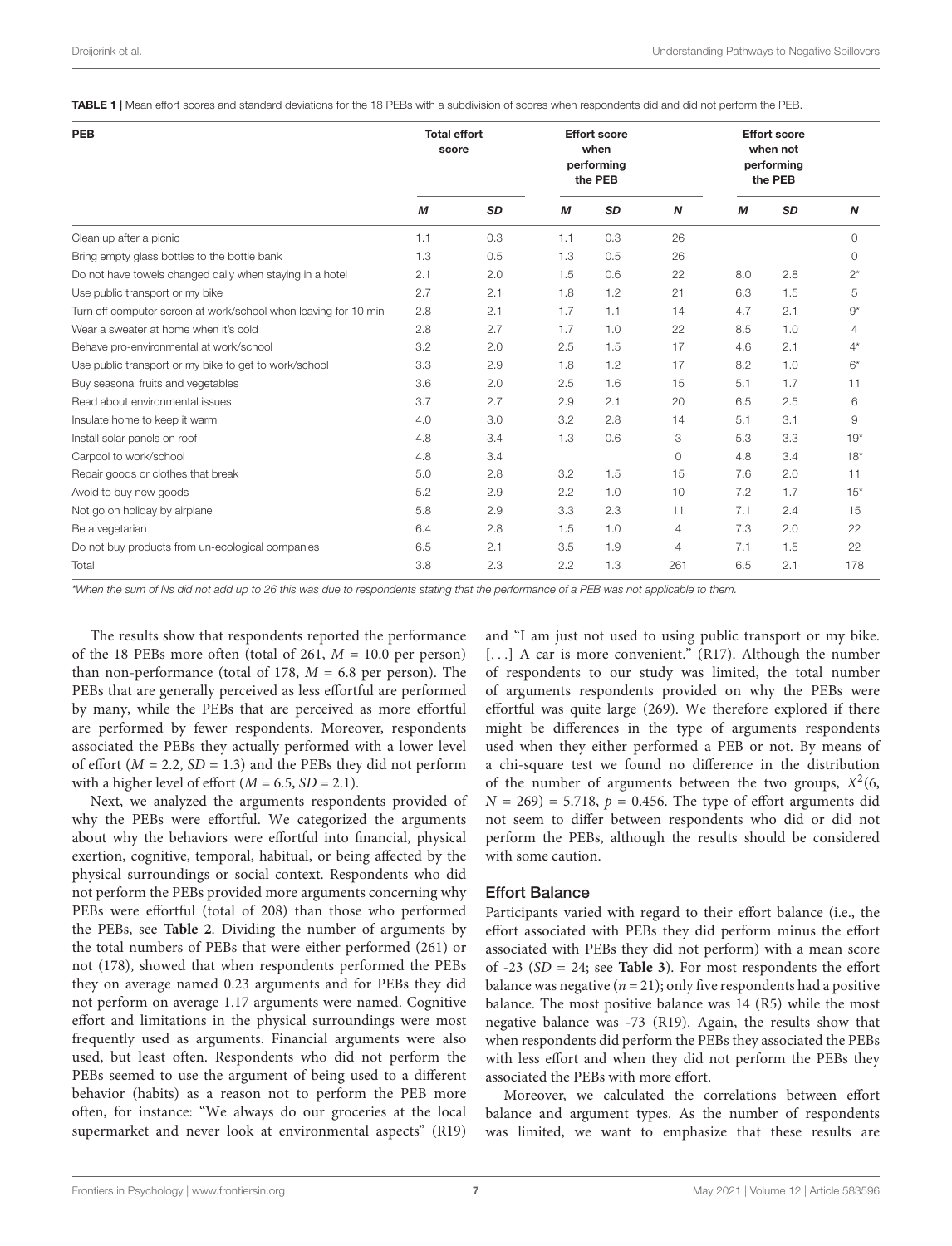<span id="page-7-0"></span>TABLE 2 | Sum of type of explanations of why the PEBs were effortful, subdivided by respondents performing or not performing the PEBs.

| <b>Explanation type</b> | Performing<br>the PEBs |               | <b>Not</b><br>performing<br>the PEBs |               | Total $(n = 26)$ |               |
|-------------------------|------------------------|---------------|--------------------------------------|---------------|------------------|---------------|
|                         | Count                  | $\frac{0}{0}$ | Count                                | $\frac{0}{0}$ | Count            | $\frac{0}{0}$ |
| Financial               | $\overline{c}$         | 3             | 11                                   | 5             | 13               | 5             |
| Physical exertion       | 10                     | 16            | 32                                   | 15            | 42               | 16            |
| Cognitive               | 18                     | 30            | 54                                   | 26            | 72               | 27            |
| Temporal                | 7                      | 12            | 19                                   | 9             | 26               | 10            |
| Habitual                | $\overline{c}$         | 3             | 28                                   | 14            | 30               | 11            |
| Physical surroundings   | 17                     | 28            | 49                                   | 24            | 66               | 25            |
| Social context          | 5                      | 8             | 15                                   | 7             | 20               | 7             |
| Total                   | 61                     | 100           | 208                                  | 100           | 269              | 100           |

<span id="page-7-1"></span>TABLE 3 | Overall results (mean, SD, minimum value, maximum value) of effort balance, effort score when performing, and effort score when not performing the PEBs.

|                                        | Mean  | SD | Min   | Max |
|----------------------------------------|-------|----|-------|-----|
| Effort balance                         | $-22$ | 24 | $-73$ | 14  |
| Effort sum score of performed PEBs     | 21    | հ  | 10    | 36  |
| Effort sum score of not performed PEBs | 44    | 21 |       | 92  |

mainly indicative. It showed that when the effort balance of respondents became more negative they provided more arguments overall  $[r(24) = -0.71, p = 0.000]$ . Furthermore, the more negative the effort balance the more arguments were provided related to physical exertion  $[r(24) = -0.45, p = 0.022]$ , habits  $[r(24) = -0.69, p = 0.000]$ , and the physical surroundings  $[r(24) = -0.61, p = 0.001]$ . Respondents with a more negative effort balance, for example, mentioned it needed to be nice and comfortable at home without wearing sweater (R17), or being accustomed to eating meat for a lifetime and loving the taste (R19), or enjoying exploring the world and therefore needing to fly by airplane (R6). The correlations with regard to the other types were not significant: financial  $[r(24) = -0.17, p = 0.416]$ , cognitive  $[r(24) = 0.21, p = 0.315]$ , temporal  $[r(24) = -0.30,$  $p = 0.131$ , social context  $[r(24) = -0.10, p = 0.634]$ , but as most types had a negative correlation coefficient, except for cognitive arguments, this implies that these types were also used more often when the effort balance was increasingly negative. Of the four previously identified barriers that affect the ease of behavioral uptake, cognitive effort seemed the odd one out. When combining the three other effort barriers (physical exertion, financial, temporal) and correlating this with the effort balance we again saw a negative relation  $[r(24) = -0.60, p = 0.001]$ . It could be that cognitive arguments were used more frequently by respondents with a more positive effort balance, as these respondents are more concerned with environmental behavior and accordingly think more about it.

### Awareness and Occurrence of Moral Licensing

Furthermore, we asked if respondents felt allowed to act less pro-environmentally after they did one large effortful PEB, or multiple smaller PEBs that cost little effort. These were two separate questions, but respondents responded almost similarly to these questions: They disagreed with both. There were a few exceptions of respondents who agreed  $(n = 4)$ . One student stated that because of her study in consumer science she believed in permitting herself unconsciously: "It could be that it works like this" (R3). Another respondent stated that he did not behave very pro-environmentally and therefore would not know how he would react. One other respondent first indicated that he disagreed, but on second thought he recognized that he sometimes, after 5 days of eating vegetarian, felt allowed making a stir-fry with chicken. Regarding eating meat, another respondent mentioned that he took some extra meat when eating meat after a vegetarian day.

Although most respondents indicated they disagreed with the suggestion that they would apply moral licensing or compensate for good behavior, we did hear some moral licensing examples at different points during the interviews (see **[Table 4](#page-7-2)**). Strikingly, most examples were about eating vegetarian or vegan. For instance, one woman described that she recalled feeling OK with throwing away some plastic bags in the regular bin because she ate vegetarian. Another respondent felt that buying a new and not very energy-efficient car was OK because she and her partner decided to become vegetarians. Another respondent described going on a daytrip to Germany by car because he did something pro-environmentally just before (what exactly he couldn't remember). Furthermore, one respondent recalled that he once participated in a study for which he was not allowed to eat dairy products and then started eating more eggs. We would assess all these initial behaviors (PEB1) as effortful, as respondents refrained from eating meat or dairy products while they were used to eating meat or dairy. When we focus on the Behaviors 2, respondents mentioned both easy behaviors (such as recycling the plastic bags after all) and effortful behaviors (for instance switch to a daytrip by another mode of transport). In other words, moral licensing seemed to apply to situations including an effortful PEB1, followed by both easy and difficult subsequent behaviors. The effort balance levels of the respondents who provided licensing examples varied (see **[Table 4](#page-7-2)**). However, none of these respondents had a positive effort balance and none of the respondents were at the extreme negative end of the balance level.

Next to the moral licensing examples we heard a number of striking justifications of why respondents made environmentally

<span id="page-7-2"></span>

|  |  |  | <b>TABLE 4</b>   Examples of moral licensing, in relation to respondents' effort balance. |
|--|--|--|-------------------------------------------------------------------------------------------|
|  |  |  |                                                                                           |

| Resp. no PEB 1                     | <b>Behavior 2</b>                   | <b>Effort balance</b>                   |
|------------------------------------|-------------------------------------|-----------------------------------------|
|                                    |                                     | $-42$                                   |
| Being a vegetarian                 | Buy a less energy efficient<br>car  | $-12$                                   |
| Eating vegetarian 5 days<br>in row | Eat chicken on day 6                | $-11$                                   |
| Being a vegetarian                 | Put plastic bags in regular<br>bin  | $-21$                                   |
| Eating vegetarian on<br>day 1      | Eat some extra meat the<br>next day | $-32$                                   |
|                                    |                                     | Not eating dairy products Eat more eggs |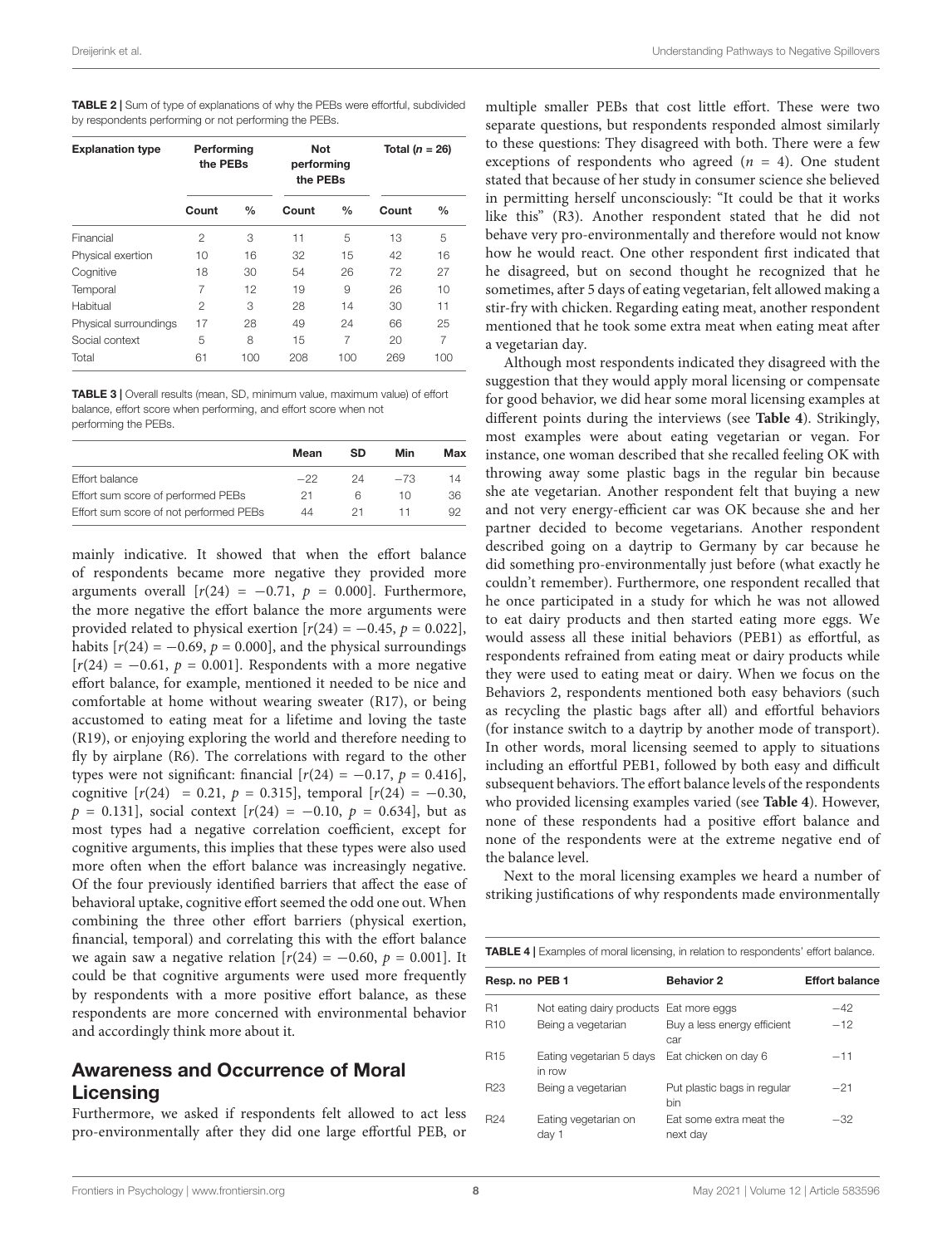unfriendly choices. For example, one respondent mentioned that not having children sometimes came up in discussions with her husband about behaving pro-environmentally: for instance, that she felt that they could go on a holiday by airplane because they did not have children. She added that this was a bit of a joke but at the same time it had some truth to it. Two other respondents described that they, because of other things in life not going well (due to health reasons), felt allowed to go on a holiday by airplane or eat meat or out of season fruits ["Because of my diet [. . .] I'm only allowed to eat strawberries, so I need those in the winter too" (R11)]. Additionally, the statement that life is about joy and happiness was used as an argument for not wanting to act too frugal.

In sum, our results showed a number of examples of moral licensing, but these processes seemed not to be deliberate: most respondents denied moral licensing would apply to them.

## Awareness and Occurrence of the Rebound Effect

Next, we asked two questions related to the direct and indirect rebound effect. First, respondents provided examples of their PEBs that had saved them money. These included home curtailment behaviors (turning down the heat, turning off the lights when not in use, shorter showers), in-home investments (solar panels, new boiler), and decision making about doing something or doing something differently (using bicycle instead of car, buying second-hand). However, six respondents mentioned PEBs being more expensive, for instance buying ecological products or meat substitutes instead of cheaper regular products, solar panels being not that profitable, or that traveling by train being more expensive than by car. This would imply that for these respondents a first PEB would not lead to money saving or a possible rebound effect. An additional six respondents described that behaving pro-environmentally could both be more costly and save money, depending on the behavior.

Second, we asked respondents what they thought of the idea of spending money in an environmentally unfriendly way while they saved this money because of acting pro-environmentally. Many respondents thought this reasoning was not rational: when they did something for the environment then they would not want to cancel it out afterward. "Either it doesn't interest you or you are a bit stupid" (R15). But others thought that when (other) people behave pro-environmentally purely from a financial motivation it would make sense; this did however not apply to themselves. Some respondents  $(n = 7)$  could imagine that in practice people (including themselves) would act like this, but that they were unaware of it. One respondent for example stated: "Yes I think it is true. Because we do not own a car, we save money monthly; I think this really adds up. And we use our money to go on holidays. I went to Rome in January and to Cuba a couple of weeks ago, and in the fall we will go on holiday by plane again" (R22).

When respondents were reminded of the examples they gave previously, they indicated that this money stayed in their bank account and that they did not really have an idea of how they spent it. "I am not very concerned with balancing my money"

(R24), and "Suppose you have a monthly budget and there is some money left, then you divide this proportionally over the total budget. It will not create a new category in my budget" (R26). The comparison with smoking was made a number of times. Respondents mentioned that when they quit smoking the money they saved just "disappeared." All in all, respondents thought that the topic of spending the money they saved by behaving pro-environmentally was a quite difficult one and in general they had not considered this issue before. Only six respondents indicated they thought of this before.

# Balancing Environmental Behaviors (Interview)

At the start of the interview we asked respondents to list a number of examples of their own PEBs. As a first top-of-mind example they often initially mentioned separating their waste (nine times) and eating vegetarian or eating less meat (five times). Curtailment behaviors regarding water use (seven times), heating or electricity (eleven times) were mentioned frequently, but more often as a second or third example. Also, mobility choices, such as not owning a car (five times), using a bicycle or public transport (six times) were mentioned as second or third examples. Cooccurrence of behaviors was limited: using one's bike and using public transport were mentioned together by some respondents (mobility domain), as were saving on electricity and saving on heat (in-home domain).

Next, respondents were asked to give examples of their environmentally unfriendly behavior. They especially mentioned using their car as an example of their environmentally unfriendly behavior (fourteen times), often as a first top-of-mind example (11 times). Going on holiday by airplane, not separating waste or eating meat were also mentioned (six times). Respondents were less able to name two or three examples of their environmentally unfriendly behavior; sometimes they could not think of a second or third example. Again, respondents mentioned a range of different behaviors and therefore we did not see strong cooccurrence between behaviors: using one's car and eating meat, and using one's car and going on holiday by plane were mentioned together by a small number of respondents (three and two times, respectively). Finally, we investigated co-occurrence between the PEBs and environmentally unfriendly behaviors but we found none. In other words, performing a certain PEB was not related to a specific environmentally unfriendly behavior and vice versa.

When asked about the total picture of all of their environmentally friendly and unfriendly behavior examples, a majority ( $n = 18$ ) seemed satisfied and only some acknowledged that they could do more  $(n = 6)$ . One respondent indicated that she felt bad about her behavior. She was disappointed that she did not behave more pro-environmentally. Furthermore, respondents were asked if they thought about the environmental impact of their behaviors, for example, in terms of carbon footprint or  $CO<sub>2</sub>$  emissions. Five respondents indicated that they did not think about the impact of their behaviors at all. The others stated that they thought about their impact, but they did not use a clear definition. These respondents did not exactly know what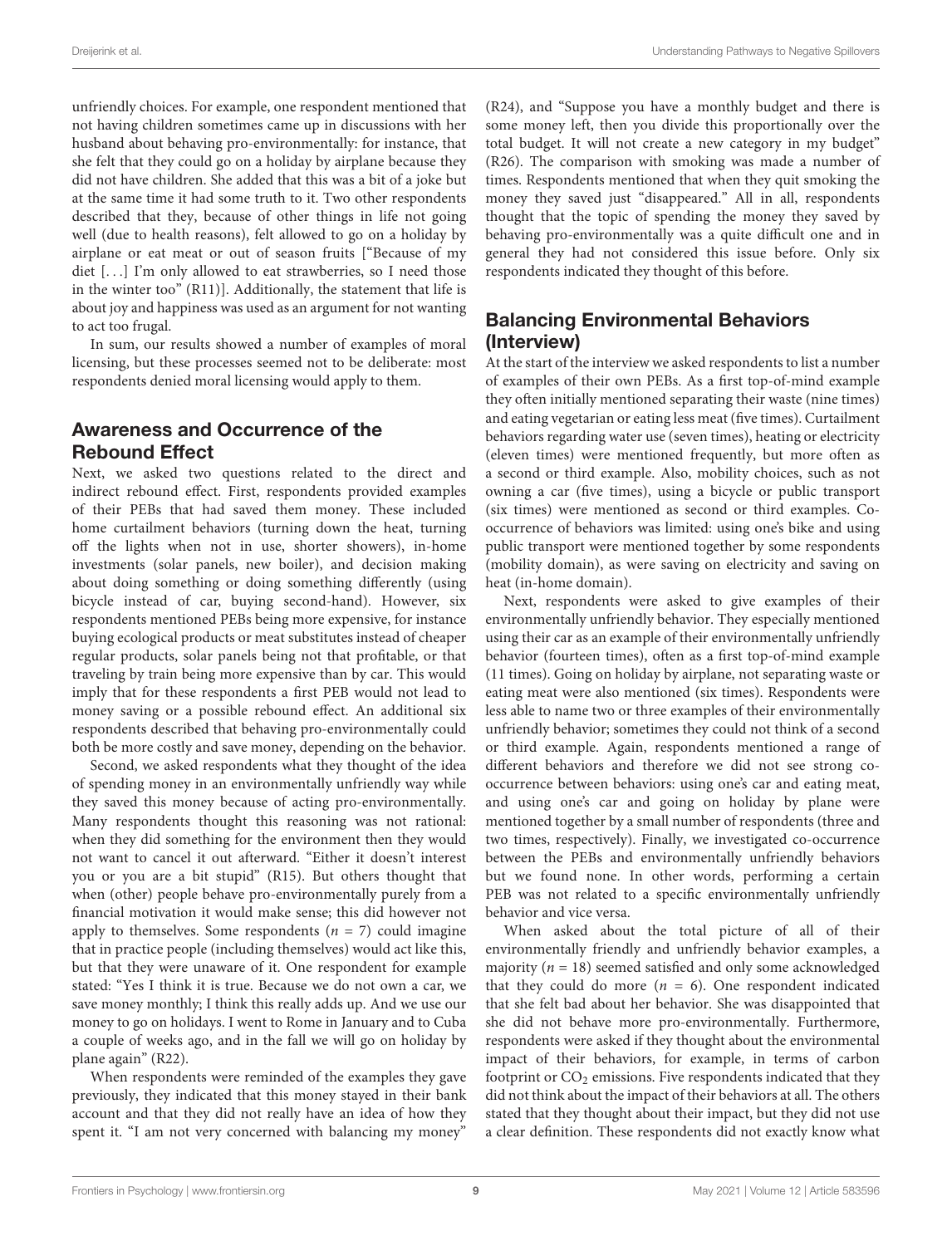the impact of their behaviors was, but they mentioned they had an idea of the order of magnitude. One respondent, for example, called the way he estimated the environmental impact of his behaviors a "reasoned feeling" (R22). For only a small number of people, thinking about the actual environmental impact played a role in their daily or weekly life.

Our estimations of the NEI of the provided examples showed that for 12 respondents the NEI was positive (their pro-environmental examples more than compensated for their environmentally unfriendly examples, in sum reducing their footprint), for nine respondents the NEI was negative (their environmentally unfriendly examples surpassed their proenvironmental actions) and for five respondents the NEI was somewhat neutral (all pro-environmental examples seemed to be neutralized by the environmentally unfriendly examples). These results show that for about half of the respondents the impact of their pro-environmental examples was negated to quite some extent by their environmentally unfriendly examples: many described low impact PEBs (for instance waste separation or using LED lights) on the pro-environmental side, but high impact examples (for instance go on holiday by plane or frequent use of their car) on the negative side. These results indicate that participants do various pro-environmental things (large and small) and at the same time do other things that (partially) negate the positive environmental effects of their pro-environmental actions. As we do not know the sequence of these behaviors, it is not to say whether positive or negative spillovers occurred between behaviors.

### **DISCUSSION**

In this study we investigated people's motivations to act environmentally unfriendly. In line with previous studies we found that people prefer performing easy PEBs over effortful ones and that PEBs that are associated with higher effort are performed less. Moreover, people who do not perform the behaviors associate these behaviors with higher effort levels compared to people who do perform the PEBs. Possibly, people overestimate the effort associated with a behavior they do not perform as they do not know this behavior very well. In contrast, people who do perform the behavior may adjust their effort assessment downward because of possible cognitive dissonance between behaving in a certain way and claiming it to be effortful. Another explanation could be that performing specific PEBs may become habitual and therefore is assessed as less effortful. Furthermore, our results indicate that the more effort people associate with PEBs the more arguments they use to substantiate or justify their behavior. Although the described barriers to act may of course be real and legitimate, the large difference in number of arguments people use when not performing a behavior compared to when they do perform the behaviors seems to imply that people actively engage in searching for available justifications, as other studies also describe [\(De Witt Huberts et al.,](#page-12-25) [2014;](#page-12-25) [Schütte and Gregory-](#page-12-33)[Smith,](#page-12-33) [2015\)](#page-12-33). The type of arguments why behaviors are effortful are similar when people perform or do not perform the PEBs: cognitive effort and limitations in the physical surroundings were

most frequently used. Moral or financial explanations were hardly used. Because of the limited number of respondents in our study these results should, however, be viewed with some caution.

Most people rejected the idea of allowing oneself to act in an environmentally unfriendly way after doing something proenvironmental. But we did find a number of moral licensing examples. These examples were all related to a difficult first PEB, followed by an easy or difficult second behavior. This is not in line with previous findings or ideas that performing a difficult first behavior would lead to more positive spillover as it would trigger a person's environmental identity [\(Truelove](#page-12-12) [et al.,](#page-12-12) [2014;](#page-12-12) [Gneezy et al.,](#page-12-13) [2012\)](#page-12-13). Our results, however, indicate that the people providing the licensing examples were not the ones who acted the most or the least pro-environmentally, but the ones in between. It might be that especially people that have room to improve their environmental behavior, but do not associate these behaviors with too much effort, can reflect on their own inconsistencies. For people who act pro-environmentally often and by conscious choice, the use of licensing as a deliberate justification might not fit their perceived environmental identity. As [Lanzini and Thøgersen](#page-12-4) [\(2014\)](#page-12-4) describe, if a person holds moral environmental norms of some strength, behavioral inconsistency threatens the individual's self-perception as a morally reliable person. While on the other hand for people who act less pro-environmentally, who hold weaker moral (environmental) norms and associate PEBs with high effort levels, acting inconsistently is less of an issue: they have no need to find a morally based justification.

Furthermore, as we had expected, people seemed unaware of the occurrence of rebound effects. People acknowledge that the money they save by PEB ends up being spent, but are unaware of how they spend and whether a rebound effect would occur. The rebound effect was perceived by many as not rational. People indicated that when they do something for environmental reasons and accordingly saved money, they would not want to spend that money on something with a highly negative environmental impact. When reflecting on their own daily life and expenses, people did not have an idea how they spend saved money: it mostly stays in their bank account and is spent 'at some point'. This lack of awareness fits current knowledge that individuals regularly are neither fully informed nor act fully rationally in the economic sense (e.g., [Thaler,](#page-12-34) [1980;](#page-12-34) [Friedrichsmeier and Matthies,](#page-12-24) [2015\)](#page-12-24). [Frederick et al.](#page-12-35) [\(2009\)](#page-12-35) for example showed that the assumption that consumers consider the opportunity costs of a purchase and therefore actively think about alternatives that this purchase would displace is incorrect. People often fail to do so. This could be similar for rebound effects: that people do not think about all possible ways to spend the money they saved.

Finally, in general, people were satisfied with how they balanced pro-environmental and environmentally unfriendly behaviors, also when the balance seemed negative. Low-impact PEBs like waste separation or recycling came readily to mind for many people, similar to findings by [Reynolds et al.](#page-12-36) [\(2010\)](#page-12-36) and [Roy et al.](#page-12-37) [\(2015\)](#page-12-37). People could more easily name examples of PEBs than of environmentally unfriendly behaviors. This is striking since most daily-life behaviors do in fact have a negative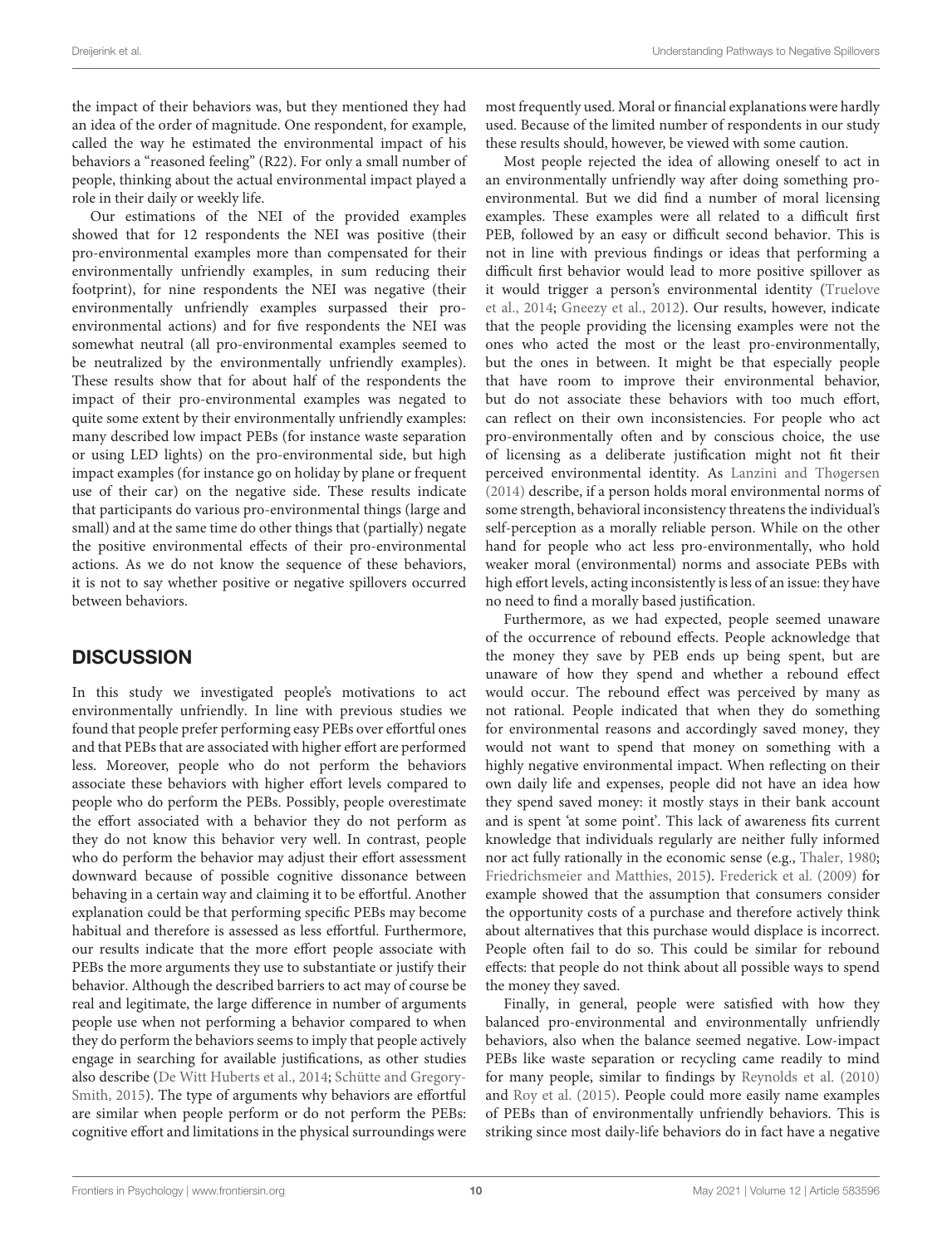environmental impact. By focusing on performing PEBs instead of avoiding environmentally unfriendly behaviors, people seemed to overestimate their environment-friendliness. In addition, we found a large variation of examples of both pro-environmental and environmentally unfriendly behaviors and almost no cooccurrence between behaviors. This might imply that there are no clear combinations or orders of behaviors. When people do not perceive behaviors as in some way related, acting consistently is not an issue. Moreover, people seemed to quite intuitively assess the environmental impact of their behaviors, but there is reason to believe that especially for high impact activities people's assessments are flawed [\(Attari et al.,](#page-11-9) [2010\)](#page-11-9). In that case people underestimate the actual negative impact of their behaviors. The overestimation of environment-friendliness, the lack of co-occurrence, the underestimation of the negative impact and the use of different types of justification may explain people's optimistic view of their own behavior.

### Limitations, Implications, and Future Research

People's perceptions of the costs of behaviors are important in predicting whether or not negative spillover will occur. Our study provides insight into the associated effort of 18 PEBs. On average we could distinguish between low and high effort behaviors, but people differed widely in the level of effort they associated with the various PEBs. This was related to the performance of the behaviors. Studies into positive and negative behavioral spillover should take into account the perceived effort levels of both PEB1 and PEB2 or Behavior2, and elaborate on the definition of effort. Furthermore, these studies should consider the difference when people already perform a behavior compared to when this behavior is new to them.

Since people prefer easy and simple behaviors, it would be fruitful to see if there are PEBs that are perceived as low or medium effort and are effective in reducing environmental impact. For instance buying seasonal fruits and vegetables, and insulating one's home to keep it warm are associated with a medium effort level by people who do not perform them and are in fact quite effective. By zooming in on the reasons why behaviors are perceived as difficult, intervention designers could try and make PEBs easier. For example, the cognitive barrier of having to read and learn which fruits and vegetables are seasonal could be reduced by offering the products in a specific part of a shop or market. Taking away the barriers that affect the ease of behavioral uptake (for example, making a behavior less time consuming or providing infrastructure) would additionally reduce the number of available justification options.

This qualitative study was most suitable for our exploratory purpose. At the same time there are disadvantages to using faceto-face interviews. Social desirability could have led to people being less eager to share environmentally unfriendly examples. However, respondents did not seem to hold back and many of them did mention environmentally unfriendly behaviors, such as going on holiday by plane or eating "lots of meat." Another limitation of interviews is that we mainly collected information on rational and conscious attributes and not so much on less deliberate aspects of moral licensing and the rebound effect,

while we knew these concepts are also of a non-deliberate or unconscious nature. Some respondents struggled with these questions and found them difficult to think through and answer. It could be that our questions were not clear or that we were asking about things that are hard to put into words or realize one would do at all. By asking people to focus on these issues, it is also possible that their answers are biased due to the focusing illusion [\(Schkade and Kahneman,](#page-12-38) [1998;](#page-12-38) [Kahneman et al.,](#page-12-39) [2006\)](#page-12-39), explaining why they usually are not aware of certain issues, except when explicitly asked to pay attention. Instead of a picking a focus on the rational side of moral licensing and rebound effects, future studies could combine conscious and unconscious factors, for instance, by doing experiments in which awareness or conscious processes are manipulated, with participant interviews afterward.

Moral licensing and justifications influence daily environmental behaviors, but these concepts need more research. A taxonomy of justification or rationalization strategies seems to be missing [\(Chatzidakis et al.,](#page-11-10) [2006\)](#page-11-10). In addition, it is unclear how often and when people apply it [\(Sörqvist and](#page-12-40) [Langeborg,](#page-12-40) [2019\)](#page-12-40), when and why people can resist and when they indulge [\(De Witt Huberts et al.,](#page-12-25) [2014\)](#page-12-25), and what exactly drives justifications. What most potential explanatory mechanisms have in common is that they seemingly allow a person to cross their own lines while minimizing the psychological harm normally associated with such discrepant behavior [\(De](#page-12-25) [Witt Huberts et al.,](#page-12-25) [2014\)](#page-12-25). Studies on ethical decision making show a similar mechanism: using minor lies allows people to simultaneously benefit financially while keeping up a self-image of an honest person [\(Shalvi et al.,](#page-12-41) [2011\)](#page-12-41). Future studies could explore whether these personal boundaries or the definition of one's self-image could be moved toward more environmentally friendliness and if this is also applicable when people hold weaker environmental norms. Furthermore, previous studies show that when justifications are more available people are more inclined to behave unethically. Reducing the number of justifications, by taking away the barriers that affect the ease of behavioral uptake could be a step forward.

Finally, we noticed that people have different associations with environmental impact: it is about recycling waste and avoiding plastics, but also about biodiversity, the use of chemicals, and buying ecological products. Our carbon impact approach does not necessarily do justice to people's perceptions of what environmental behavior is. Furthermore, we did not make a full overview of people's behaviors, and it could be that people did not mention specific behaviors that are either environmentally unfriendly or pro-environmental and we were therefore unable to estimate their total impact. The NEI estimations were a small sidestep we included during our analysis, but to do it more accurately it would be better to ask people more in detail. Furthermore, it would be interesting look into people's satisfaction with their environmental behavior in relation with their actual and more accurate environmental impact.

### CONCLUDING REMARKS

In this exploratory study we wanted to gain insight into people's motivations to behave environmentally unfriendly and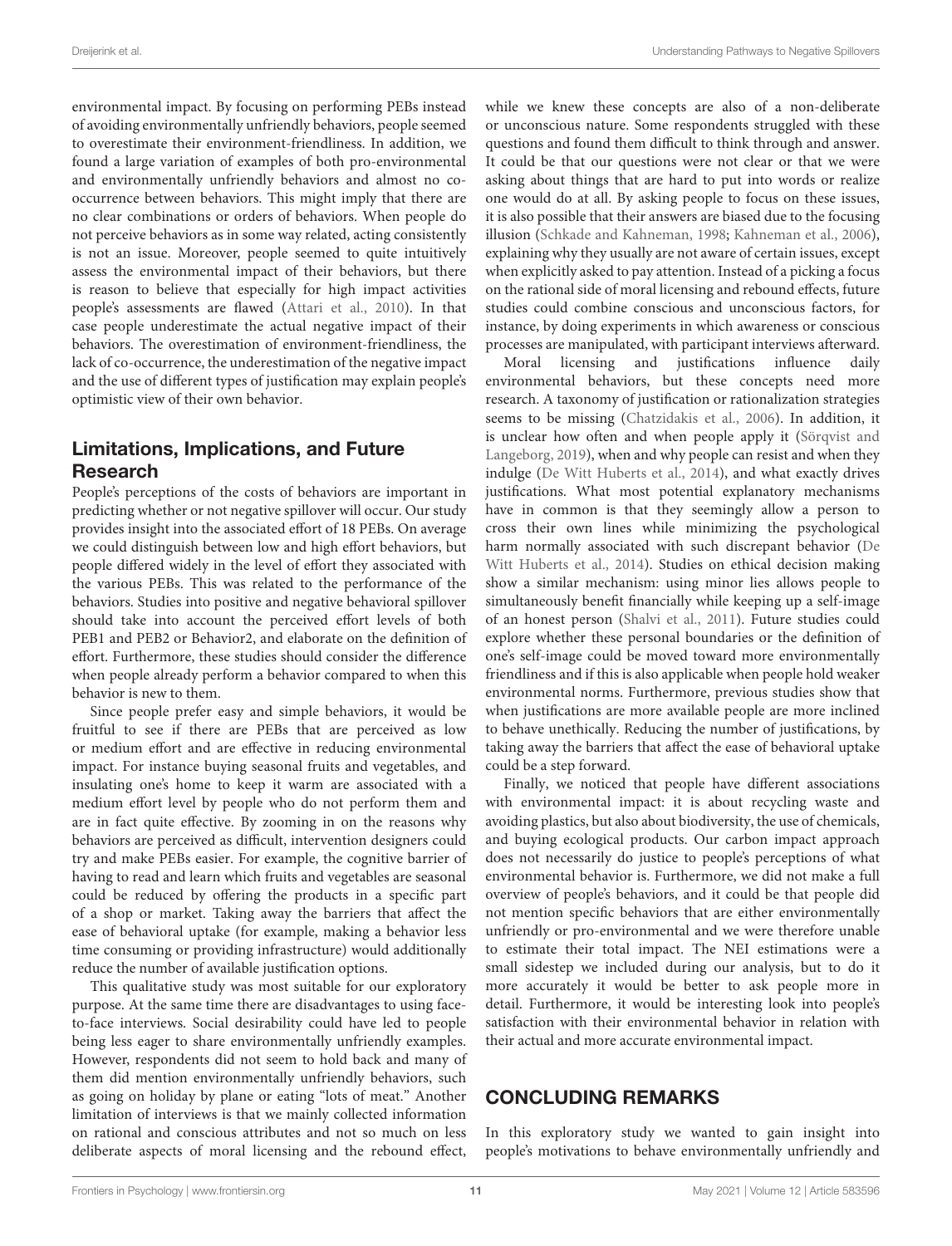to explore people's level of awareness of both a psychological and economic pathway leading to negative spillover. Our study shows that people are good at rationalizing why they do not perform specific PEBs. There seems to be no issue, as in general people feel satisfied with their own actions and effort related to acting pro-environmentally. Previous studies describe that people prefer to be consistent. If people would indeed behave consistently pro-environmentally this would substantially add to reducing greenhouse gas emissions. [Lanzini and Thøgersen](#page-12-4) [\(2014\)](#page-12-4) describe that only for people with strong moral norms the desire to avoid cognitive dissonance creates a drive to behave consistently. For people who have no or only weak moral norms for PEBs it matters little to be inconsistent. We would add that the consistent behavior that most people prefer seems to be more about rationalizing their behavior to keep up their self-image of being a pro-environmental person and less aimed at actual greenhouse gas reduction.

Furthermore, based on our findings we argue that people are unaware of the relation between a first PEB and a subsequent behavior. This also prevents people from realizing that their behavior is inconsistent. Although some people can imagine that moral licensing and rebound effects could occur and can provide examples from their own lives, most people assess these concepts as not rational. We think that for many people this indeed is the case: moral licensing and rebound effects do occur but people are unaware or claim to be unaware. The reporting of both phenomena is consistent with the negative environmental impact and greenhouse gas emissions due to environmentally unfriendly consumer behavior.

Thus, in order to substantially reduce individuals' environmental impact, focusing on consistency might not be the best approach for a large part of the population. Instead, and in order to discourage negative spillovers, we propose to focus on taking away the grounds for rationalization by, for example, making PEBs easier (e.g., less time consuming or providing better infrastructure), or providing insight into which PEBs are most impactful and effective to undertake.

### **REFERENCES**

- <span id="page-11-4"></span>Adriaanse, M., and Prinsen, S. (2017). "Justification as antecedent and consequence of self-control failure," in The Routledge International Handbook of Self-control in Health and Well-being, eds D. De Ridder, M. Adriaanse, and K. Fujita, (New York, NY: Routledge), 206–218.
- <span id="page-11-8"></span>Arnold, O., Kibbe, A., Hartig, T., and Kaiser, F. G. (2017). Capturing the environmental impact of individual lifestyles: evidence of the criterion validity of the general ecological behavior scale. Environ. Behav. 50, 350–372. [doi: 10.](https://doi.org/10.1177/0013916517701796) [1177/0013916517701796](https://doi.org/10.1177/0013916517701796)
- <span id="page-11-9"></span>Attari, S., DeKay, M., Davidson, C., and Bruine De Bruin, W. (2010). Public perceptions of energy consumption and savings. Proc. Natl. Acad. Sci. U.S.A. 107, 16054–16059. [doi: 10.1073/pnas.1001509107](https://doi.org/10.1073/pnas.1001509107)
- <span id="page-11-3"></span>Attari, S., DeKay, M., Davidson, C., and Bruine de Bruin, W. (2011). Changing household behaviors to curb climate change: how hard can it be? Sustainability 4, 9–11. [doi: 10.1089/SUS.2010.9724](https://doi.org/10.1089/SUS.2010.9724)
- <span id="page-11-6"></span>Aydin, E., Kok, N., and Brounen, D. (2017). Energy efficiency and household behavior: the rebound effect in the residential sector. RAND J. Econ. 48, 749–782. [doi: 10.1111/1756-2171.12190](https://doi.org/10.1111/1756-2171.12190)

#### DATA AVAILABILITY STATEMENT

The raw data supporting the conclusions of this article will be made available by the authors, without undue reservation.

### ETHICS STATEMENT

Ethical review and approval was not required for the study on human participants in accordance with the local legislation and institutional requirements. The participants provided their informed consent to participate in this study.

### AUTHOR CONTRIBUTIONS

LD performed the interviews, (qualitative and quantitative) analyses, and wrote the first draft of the manuscript. All authors contributed ideas to manuscript revisions, read and discussed the manuscript several times, approved the submissions, and contributed to conception and design of the study.

## ACKNOWLEDGMENTS

We would like to thank all respondents again for participating. Moreover, we would like to thank Muriel Verain and Stefan Wahlen for their help and suggestions on this manuscript, and Tommie Ponsioen and Niels Jonkers for their help on estimating the net environmental impacts.

### SUPPLEMENTARY MATERIAL

The Supplementary Material for this article can be found online at: [https://www.frontiersin.org/articles/10.3389/fpsyg.](https://www.frontiersin.org/articles/10.3389/fpsyg.2021.583596/full#supplementary-material) [2021.583596/full#supplementary-material](https://www.frontiersin.org/articles/10.3389/fpsyg.2021.583596/full#supplementary-material)

- <span id="page-11-2"></span>Baicker, K. (2005). The spillover effects of state spending. J. Pub. Econ. 89, 529–544. [doi: 10.1016/j.jpubeco.2003.11.003](https://doi.org/10.1016/j.jpubeco.2003.11.003)
- <span id="page-11-0"></span>Barr, S., Shaw, G., Coles, T., and Prillwitz, J. (2010). A holiday is a holiday: practicing sustainability, home and away. J. Transp. Geogr. 18, 474–481. [doi:](https://doi.org/10.1016/j.jtrangeo.2009.08.007) [10.1016/j.jtrangeo.2009.08.007](https://doi.org/10.1016/j.jtrangeo.2009.08.007)
- <span id="page-11-5"></span>Blanken, I., van de Ven, N., and Zeelenberg, M. (2015). A meta-analytic review of moral licensing. Pers. Soc. Psychol. Bull. 41, 540–558. [doi: 10.1177/](https://doi.org/10.1177/0146167215572134) [0146167215572134](https://doi.org/10.1177/0146167215572134)
- <span id="page-11-1"></span>Carrico, A., Raimi, K., Truelove, H., and Eby, B. (2018). Putting your money where your mouth is: an experimental test of pro-environmental spillover from reducing meat consumption to monetary donations. Environ. Behav. 50, 723–748. [doi: 10.1177/0013916517713067](https://doi.org/10.1177/0013916517713067)
- <span id="page-11-10"></span>Chatzidakis, A., Smith, A., and Hibbert, S. (2006). Ethically concerned, yet unethically behaved: towards an updated understanding of consumer's (un)ethical decision making. NA Adv. Cons. Res. 33, 693–698.
- <span id="page-11-7"></span>Chitnis, M., Sorrell, S., Druckman, A., Firth, S., and Jackson, T. (2013). Turning lights into flights: estimating direct and indirect rebound effects for UK households. Energy Policy 55, 234–250. [doi: 10.1016/j.enpol.2012.](https://doi.org/10.1016/j.enpol.2012.12.008) [12.008](https://doi.org/10.1016/j.enpol.2012.12.008)